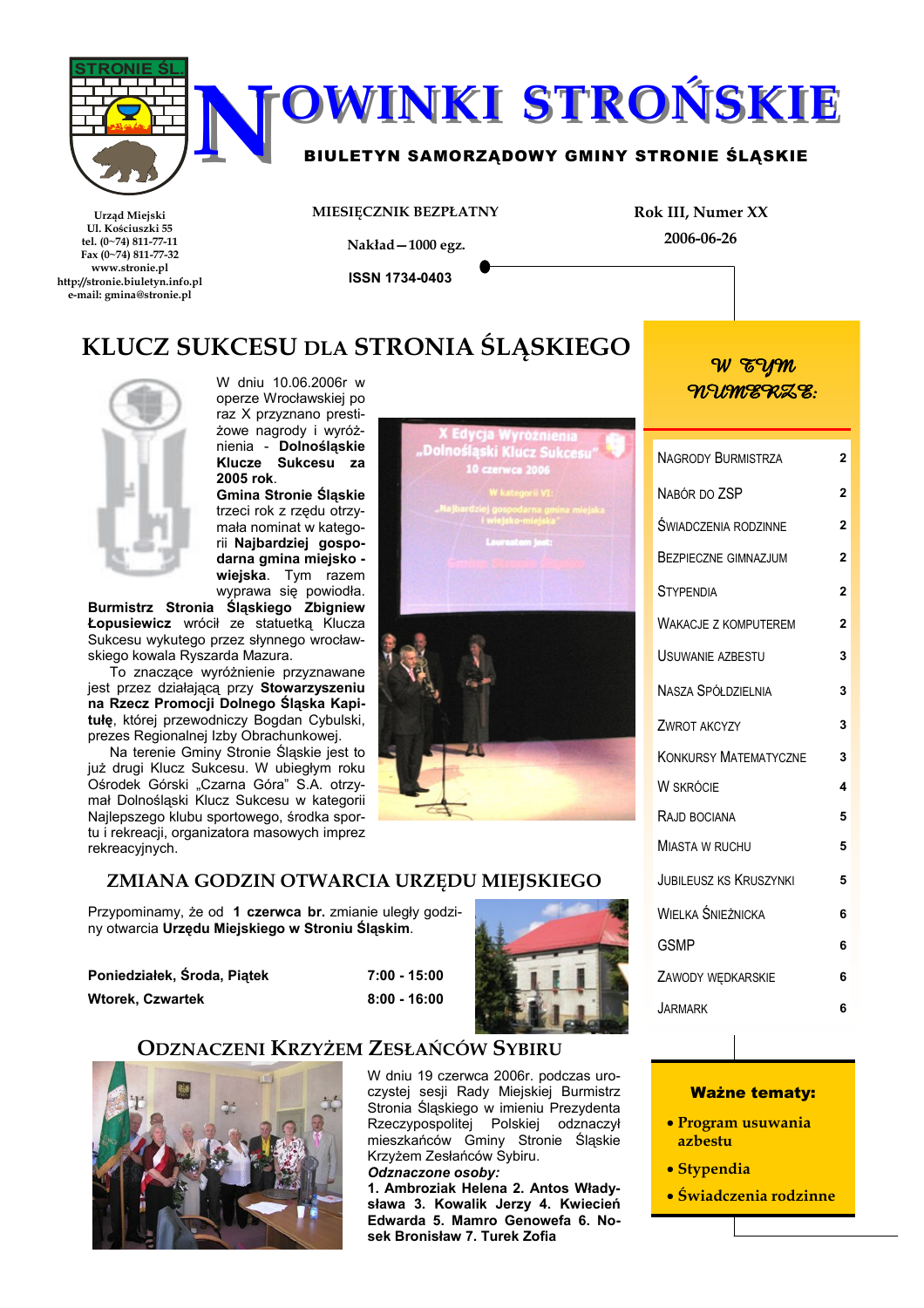## **NAGRODY BURMISTRZA**



W związku z zakończeniem roku szkolnego Burmistrz Stronia Śląskiego przyznał nagrody dla najlepuczniów szych szkoły podsta-

wowej oraz gimnazjum.

Najlepszą absolwentką Szkoły Podstawowej w Stroniu Śląskim została Małgorzata Soroko, która otrzymała od Burmistrza nagrode w wysokości 200 zł.

Najlepszą absolwentką Gimnazjum została Katarzyna Palichleb, otrzymując 250 zł nagrody.

Obu absolwentkom gratulujemy i życzymy dalszych sukcesów w nauce.

## **BEZPIECZNE GIMNAZJUM**

Dolnoślaski Kurator Oświaty przyznał Gimnazjum im. Marianny Orańskiej w Stroniu Slaskim Certyfikat z wyróżnieniem Szkoły Dbającej o Bezpieczeństwo.

Certyfikat, który przyznany jest do 31 maja 2009 roku świadczy o tym. że system działań podeimowanych na rzecz bezpieczeństwa został oceniony i uznany jako spełniający standardy jakości i efektywności.



## **WAKACJE Z KOMPUTEREM**

Gminne Centrum Informacji zaprasza wszystkie dzieci na zabawy z komputerem i konkursy wakacyjne. GCI będzie otwarte dla dzieci w godzinach od 9.00 do 15.00 przez całe wakacje od poniedziałku do soboty.

W programie m.in. gry dla młodszych i starszych, konkurs na najładniejszy rysunek wakacyjny, konkurs pt. "Moia mała Ojczyzna", mój przyjaciel, ulubione zwierzę. Uczestnicy otrzymają symboliczne nagrody, a najładniejsze rysunki zostaną zamieszczone na stronie internetowei GCI.



## NABÓR DO ZSP



Zespół Szkół Ponadgimnazjalnych w Stroniu Śląskim Zaprasza młodzież do:

#### LICEUM OGÓLNOKSZTAŁCACEGO

- ◆ Z rozszerzeniem na przedmioty humanistvczne:
- ◆ Z rozszerzeniem na turystykę i rekreacie: NOWOŚĆ!!!

#### **LICEUM PROFILOWANEGO**

- ◆ Profil usługowo- gospodarczy; **TECHNIKUM**
- ◆ Technik Hotelarstwa:
- ◆ Technik Żywienia i Gospodarstwa Domowego

#### ZASADNICZEJ SZKOŁY ZAWODOWEJ

◆ Kucharz małej gastronomii

#### A dla dorosłych (w systemie wieczorowym):

#### **SZKOŁA POLICEALNA**

◆ Technik obsługi turystycznej

- W programie tej szkoły:
- możliwość nauki 4 języków obcych (angielski, niemiecki, włoski, rosyjski)
- zajecia w nowoczesnych pracowniach komputerowych
- jedyna w całym regionie możliwość uzyskania UPRAWNIEŃ PRZEWOD-NIKA SUDECKIEGO (w tym po jaskini Niedźwiedziej w Kletnie)

Osoby z gminy Stronie Śląskie i Lądek Zdrój, które zapiszą się do szkoły Policealnej i są zarejestrowane jako bezrobotne mają zapewnione dofinansowanie kształcenia (koszty kursu na przewodnika, egzaminu, dojazdów pokrywa Urząd Pracv)

Dla osób nie zarejestrowanych jako bezrobotne: możliwość uzyskania atrakcyjnej pożyczki z możliwościa spłaty dopiero po znalezieniu pracy w swoim zawodzie.

#### LICEUM UZUPEŁNIAJĄCE

#### Więcej informacji w Zespole Szkół Ponadgimnazjalnych ul. Kościuszki 20 57-550 Stronie Śląskie

www.zsp-stronie.oswiata.org.pl e-mail: dyrektor-zsz-stronie@oswiata.org.pl

## **ŚWIADCZENIA RODZINNE**

Ośrodek Pomocy Społecznej w Stroniu Ślaskim informuje, że od dnia 03 lipca 2006 roku przyjmować bedzie wnioski o ustalenie prawa do świadczeń rodzinnych na nowy okres zasiłkowy ti. od 01 września 2006 roku do 31 sierpnia 2007 roku.

Wnioski o przyznanie świadczeń rodzinnych można pobierać w Ośrodku Pomocy Społecznej w Stroniu Śląskim (ul. Zielona 5 tel. 074 814 14 24) od dnia 19 czerwca 2006 roku.

#### **STYPENDIA**

#### "Z RĄCZKI DO RĄCZKI"



W roku szkolnym 2006/2007 nastąpi kontvnuacia programu stypendialnego "Z Rączki Do Rączki". W konkursie stypendialnym

może brać udział uzdolniona młodzież szkół podstawowych, gimnazjów, szkół ponadgimnazjalnych z 4 gmin Masywu Śnieżnika (Stronie Śląskie, Bystrzyca Kłodzka, Lądek Zdrój, Międzylesie). Kandydat musi złożyć w sekretariacie szkoły lub siedzibie Funduszu Lokalnego Masywu Śnieżnika w Bystrzycy Kłodzkiej wniosek o stypendium na aktualnym druku w terminie do 30 czerwca 2006 roku. Regulamin i formularze są dostępne w biurze FLMŚ w Bystrzycy Kłodzkiej i na stronie internetowej www.flms.pl

Informacia telefoniczna: 074 811 05 68

#### **STYPENDIA SOCJALNE**



Gmina Stronie Ślaskie otrzymała koleine dofinansowanie od Ministerstwa Finansów na

realizację pomocy stypendialnej dla uczniów w miesiacach: marzec - czerwiec 2006 r. w łacznej kwocie 55 041  $2<sup>k</sup>$ 

Osoby, które spełniły kryteria formalne i merytoryczne składając wnioski do 15 września 2005 r. otrzymały stypendia szkolne w wysokości 255 zł brutto na 1 dziecko.

Termin składania wniosków na nowy rok szkolny 2006/2007 upływa z dniem 15 września 2006 r. Wnioski można bedzie pobierać od połowy sierpnia br. w Urzedzie Miejskim pok. Nr 9.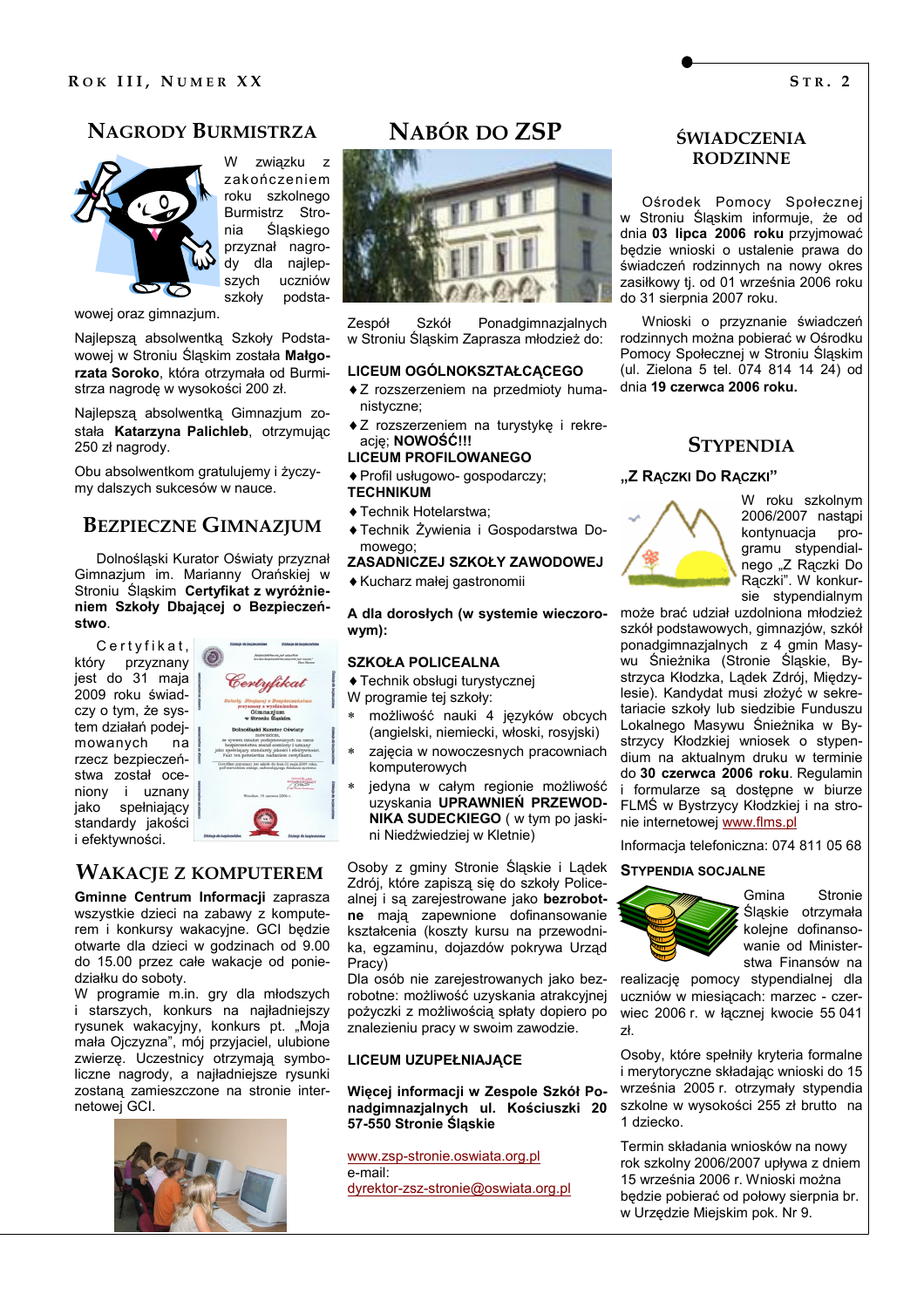## PROGRAM USUWANIA AZBESTU

Z dniem 13 czerwca 2006 roku weszło w życie zarządzenie Burmistrza w sprawie zatwierdzenia programu usuwania azbestu na terenie Gminy Stronie Śląskie

Na terenie Gminy przeprowadzono inwentaryzacie azbestowych pokryć dachowych. Oszacowano, że na terenie naszej gminy znajduje się blisko 400 ton różnego rodzaju pokryć dachowych zawierających azbest. Mając na uwadze wysoką szkodliwość odpadów azbestowych Burmistrz Stronia Śląskiego przewiduje pomoc finansową w zakresie utylizacji tych odpadów.

- \* Zgłoszenie chęci wymiany pokrycia dachowego w Urzędzie Miejskim w Stroniu Slaskim, określenie ilości i rodzaju pokrycia.
- \* Zdjęcie pokrycia dachowego, spakowanie odpadów, przygotowanie do transportu oraz zgłoszenie w Urzędzie Miejskim gotowości do przekazania odpadów.
- \* Po wykonaniu powyższych czynności, Gmina Stronie Ślaskie zapewni odbiór odpadów azbestowych i pokryje koszty ich wywozu i utylizacji. Właściciel nieruchomości otrzyma kartę przekazania odpadów oraz kserokopię faktury za zdeponowanie odpadów.

Pomoc finansowa w danym roku kalendarzowym będzie prowadzona do wyczerpania środków przeznaczonych na ten cel.

Informujemy, że od dnia 1 czerwca 2006 r. w Stroniu Śląskim rozpoczęła swoją działalność samodzielna i w pełni samorządowa spółdzielnia mieszkaniowa - "Nasza Spółdzielnia". Przechodzą do niej wszyscy spółdzielcy i najemcy lokali ze Stronia Śląskiego. Spółdzielnia przejęła ponad 800 mieszkań. 15 wielorodzinnych bloków i zadłużenie siegające blisko 750 tys. zł. Na dzień dzisiejszy "Nasza Spółdzielnia" nie ma na koncie żadnej gotówki. Wszelkie formalności związane z powstaniem spółdzielni, zostały już załatwione, niejednokrotnie dzięki zaangażowaniu finansowemu członków Rady Nadzorczej. W najbliższym czasie powstawać będą podstawy organizacyjne (biuro, finansowość, zaplecze techniczne). Teraz pracowników Spółdzielni czeka dużo pracy, aby Spółdzielnia mogła zaczać funkcjonować prawidłowo. Gratulujemy p. Tomaszowi Mazurkowi objęcia stanowiska prezesa "Naszej Spółdzielni"!

## POSPRZATAJ PO PSIE

Na terenie Stronia Śląskiego zostały rozmieszczone kosze na psie odchody.

Zwracamy się z prośbą  $d\Omega$ właścicieli psów, aby sprzątali po swoich czworonogach.

Straż Miejska przypomina,  $\dot{z}$ e niedonełnie-

nie obowiązku posprzątania po swoim psie grozi karą grzywny i z całą surowością będzie egzekwowane.

## **UWAGA** PRODUCENCI ROLNI !!!

Informujemy producentów rolnych o możliwości ubiegania się o zwrot podatku akcyzowego zawartego w cenie oleju napędowego zużywanego do produkcji rolnej w 2006 r.

Wzory wniosku oraz szczegółowe informacie można uzyskać w Urzedzie Miejskim, w pok. nr 5, tel. 074 811 7727 oraz na stronie internetowej www.stronie.pl

## **NASZA SPÓŁDZIELNIA**

Najważniejsze sprawy:

- Wszelkie opłaty od 1 czerwca 2006 r. należy dokonywać na konto nowej spółdzielni;
- Opłaty, zarówno bieżące jak i zaległe, można regulować bez prowizji w Banku Spółdzielczym w Stroniu Ślaskim;
- stare książeczki mieszkaniowe tracą ważność, w ciągu miesiąca będą udostępnione nowe;
- W "okrąglaku" przy ul. Hutniczej 1 w ciągu najbliższych dni bedzie uruchomiona księgowość, która bedzie prowadzona przez biuro rachunkowe p. Bogumiły Mikitv-Gułai:

Goracy telefon: 074 814 12 96.

Biuro Spółdzielni mieści się przy ul. Nadbrzeżnej 2D/1 (blok koło ronda)

## **MŁODZI MATEMATYCY**



**RAMA Tomasz Suszyński** z klasy IV B ze Szkoły podstawowej w Stroniu Ślaskim został laureatem Miedzynarodowe-Konkursu g o "Kangur Matematyczny", który odbył się 16<br>marca 2006 roku. W **Alexandria de Marca zou i una poje-<br>La La La La Caracción de laureat poje-**

dzie na wycieczke do Danii do Legolandu. Bardzo dobry wynik uzyskał Janusz Lignarski z klasy IV A, który wygrał wycieczke do Czech. Wyróżnienia otrzymali: Wojciech Serafin z klasy VI A oraz Dawid Gancarz z klasy III C.

Uczniowie Szkoły Podstawowej w Stroniu Śląskim osiągnęli również duże sukcesy w Ogólnopolskim Konkursie Matematycznym "MAT". Konkurs miał miejsce 9 marca 2006 roku. Uczniowie, którzy zajęli drugie lokaty to: Wojtek Brodziński z klasy IV A (9 miejsce w województwie, 42 w kraju), Janusz Lignarski z takim samym wynikiem, Tomasz Suszyński z klasy III B (14 mieisce w województwie, 57 w kraju). Z trzecią lokatą konkurs zakończyli: Maciei Ramza z klasy IV A (22 miejsce w województwie, 87 w kraju) i Rafał Dobrzański z klasy VI A (38 miejsce w województwie, 172 w kraju).

W IV Powiatowym Konkursie Matematycznym wyróżnienia zdobyli: Wojciech Jaśkiewicz z klasy IV A oraz Małgorzata Soroko z klasy VI A. Tak wysokie wyniki uczniów były możliwe dzięki pracy nauczycieli ze Szkoły Podstawowej w Stroniu Śląskim oraz zajęciom kół matematycznych prowadzonych przez p. Małgorzatę Sokołowską.

#### **I SZKOLNY KONKURS MATEMA-TYCZNY klas pierwszych i drugich** (Szkoła Podstawowa)

W finale konkursu wzieło udział 16 pierwszoklasistów i 11 drugoklasistów. Laureaci z klas pierwszych: I m-ce - Paulina Chromiec: Il m-ce - Weronika Grzegorzewska; III m-ce - Patrycja Fredryk, Patryk Legieta; IV m-ce - Julia Maczkowska; V m-ce - Marta Wydrzyk; VI m-ce - Tomasz Leśniewski. Laureaci z klas drugich:

I m-ce - Paula Szuber: Il m-ce - Adrian Balicki. Paweł Tomas: III m-ce - Patryk Cuch; IV m-ce - Kuba Kobiałka: V m-ce - Szvmon Burek: VI m-ce - Natalia Naporowska.

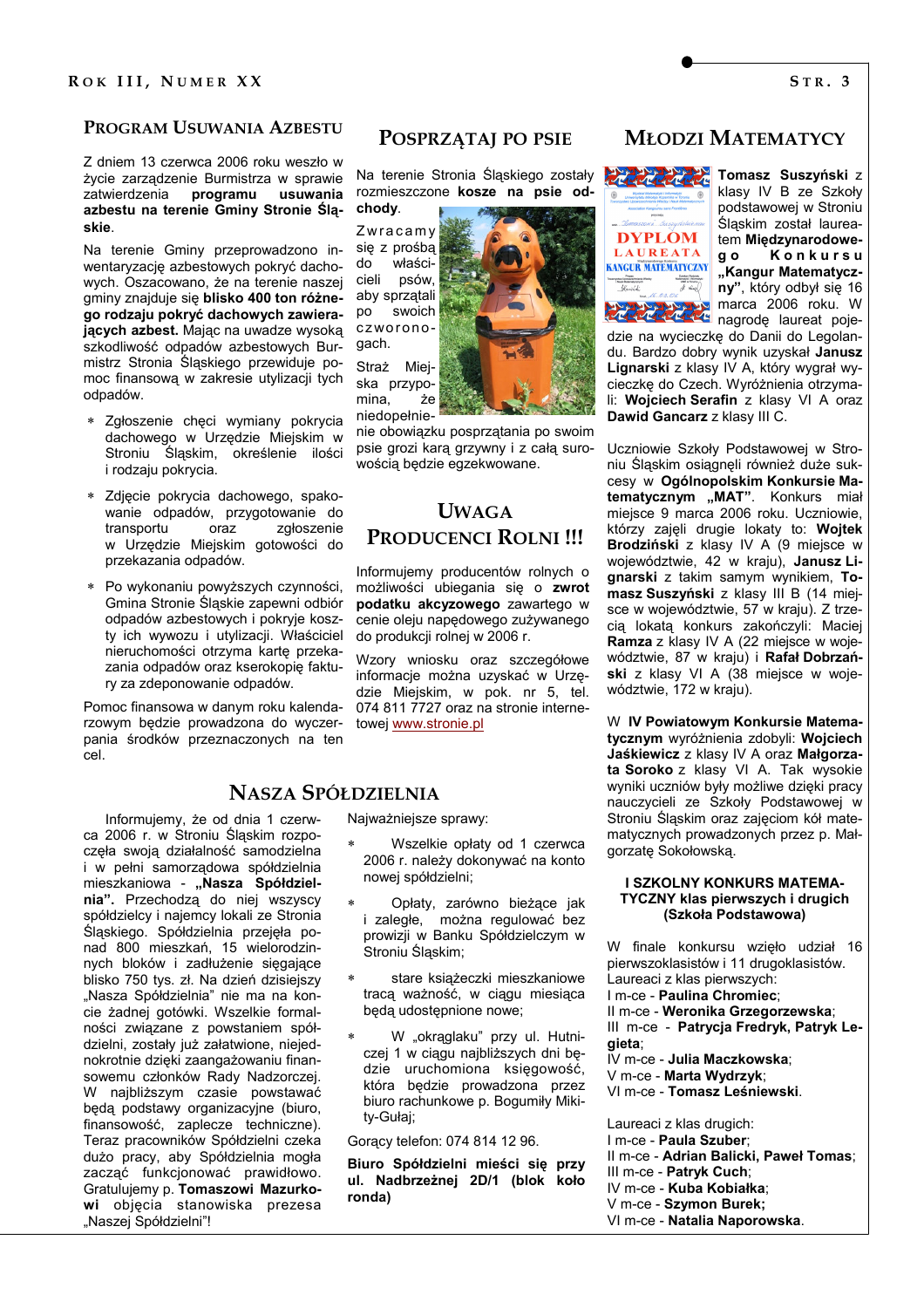CZAS NA KANAPKI

Kanapki towarzysza nam na co dzień w różnych sytuacjach. Jemy je na śniadanie, na drugie śniadanie, kolację. Towarzyszą nam w podróży, w czasie pieszych wycieczek i wypoczynku. Troskliwi rodzice dbają o to by w szkolnym tornistrze oprócz książek, zeszytów i piórnika znalazła się pyszna kanapka. Trudno wyobrazić sobie udana prywatkę, andrzejki, osiemnastkę czy też "odlotowego" sylwestra bez tac pełnych pięknych i pysznych kanapek. Kanapki stanowią też niezbędny element poczestunku w trakcie konferencji, seminariów, wernisaży, spotkań biznesowych, a nawet tzw. opłatków firmowych.

W związku z tym, uczniowie klas gastronomicznych z Zespołu Szkół Ponadgimnazjalnych w Stroniu Śląskim

### W SKRÓCIE



W dniu 3 czerwca 2006 r. w Lubinie odbyły sie XI Mistrzostwa w Piłce **Siatkowej** - 0 Puchar Dyrek-

tora Regionalnej Dyrekcji Lasów Państwowych we Wrocławiu. Mistrzostwo po raz trzeci z rzedu zdobyło Nadleśnictwo Ladek Zdrój z siedziba w Strachocinie. W meczu półfinałowym nasi leśnicy pokonali leśników z Oleśnicy (2:1), natomiast w finałowej rozgrywce pokonali sasiadów z Międzylesia (2:0). Drużyna wystąpiła w składzie: Tomasz Mazurek, Leszek Szczyrk, Bogusław Krywieńko, Tadeusz Jezierzański, Jan Tomaszewicz, Sylwester Tomaszewicz, Arkadiusz Tomaszewicz

> Mistrzostwa siatkówki o Puchar Burmistrza



Podczas X Dni Stronia Ślaskiego odbyly sie Otwarte Mistrzostwa w Siatkówce o Puchar Burmistrza Stronia Śląskiego. Poniżej przedstawiamy wyniki zawodów:

- $1.$ Reszta Świata
- $2.$ Nadleśnictwo
- $\mathbf{z}$ Huta Szkła Kryształowego
	- "Violetta"



## W SKRÓCIE

#### **Kwietne Biegi**

W nocy z 8/9 czerwca przez teren gminy Stronie Śląskie przebiegła trasa<br>"Kwietnego Biegu", imprezy upamiętniającej 27 pielgrzymkę Jana Pawła II. W naszej części maratonu przedstawicielami Stronia Śląskiego byli uczniowie Zespołu Szkół Ponadgimnazjalnych w Stroniu Śląskim (15 osób) oraz Pan Michał Janczylik, nasze władze natomiast reprezentowała Wiesława Czerwińska. Biegacze reprezentujący Bystrzycę Kłodzką dobiegli pod restaurację "Puchaczówka" ok. 3.10, natomiast nasi reprezentanci do granicy gminy z gminą Ladek Zdrój dobiegli 40 minut później. Na terenie Naszei Gminy bieg organizo-

wało CSiR. **ODZNACZENIA** 

## **DLA DZIAŁACZY**

**LZS** W sobotę 17 czerwca z okazji 60-lecia Ludowych Zespołów Sportowych długoletni działacze LZS zostali odznaczeni medalami za zasługi w rozwoju sportu. Z Gminy Stronie Sla-

skie jako jedyny wyróżniony został człowiek, który od samego początku istnienia zalążków organizacji sportowych w naszei miejscowości organizował i aktywnie uczestniczył w ruchu sportowym zapaśników, cieżarowców, tenisistów stołowych. a następnie wspierał wszelkie inicjatywy przyczyniające się do rozwoju sportu szczególnie wśród dzieci i młodzieży w naszej miejscowości. Działaczem tymjest Pan Jan Florowski. Wyróżnienie za wkład w rozwój sportu otrzymał trener<br>MLKS Śnieżnik – Leszek Kawa.



◆ 15 czerwca minał termin płatności Il raty czynszu za grunty rolne i ogródki przydomowe. Prosi się o dokonywanie wpłaty na podstawie UMOWY DZIERŻA-WY, a nie na podstawie wymiaru podatku!!!

◆ 25 czerwca minał termin płatności czynszu dzierżawnego za garaże.

◆ Przypomina się o konieczności przedłużenia umów na użytkowanie kwater arzebalnych na cmentarzu komunalnym w Stroniu Śląskim.

Przedłużenia wymagają kwatery zajęte pod pochówek w roku 1986 i wcześniej. Opłata za przedłużenie użytkowania kwatery na okres koleinych 20 lat wynosi 200 PLN.

◆ Przypominamy o obowiązku składania informacji o wystąpieniu okoliczności wpływających na zmianę w podatkach lokalnych oraz rolnym i leśnym.

◆ 30 czerwca br. mija termin wymiany praw jazdy.

Ministerstwo Transportu i Budownictwa informuje, że kierowca, który nie wymieni starego prawa jazdy we wskazanym terminie nie straci posiadanych uprawnień do kierowania pojazdami. Nie będzie się on jednak mógł posługiwać tym prawem jazdy, ponieważ straci ono ważność i do momentu wydania nowego dokumentu nie będzie mógł prowadzić pojazdu na podstawie starego (nieważnego już) prawa jazdy.

#### **RODZINNY TURNIEJ TENISA STOŁOWEGO**

17 czerwca w ośrodku sportowym LZS w Spalonej koło Bystrzycy rozegrano Międzynarodowy Rodzinny Turniej tenisa stołowego, w którym wystąpiły rodziny z województwa dolnośląskiego oraz Republiki Czeskiej. W turnieju każda rodzine reprezentować mogło trzech zawodników ( dzieci, rodzice, dziadkowie). Gminę Stronie Sląskie reprezentowały trzy rodziny, których dzieci grają w miejscowym klubie "Śnieżnik". Rodzina Ryczek w składzie Anna, Renata i Zofia zajeła czwarte miejsce, Dariusz, Izabela i Szymon Burek z dwunastoma punktami ukończyli turniej na miejscu siódmym, a Dariusz, Gabriela i Daniel Majewscy zajeli miejsce dziewiate. Nastepnym

etapem  $\overline{107}$ grywek bedzie rodzinny turniej ogólnopolski W Świdnicy We wrześniu.

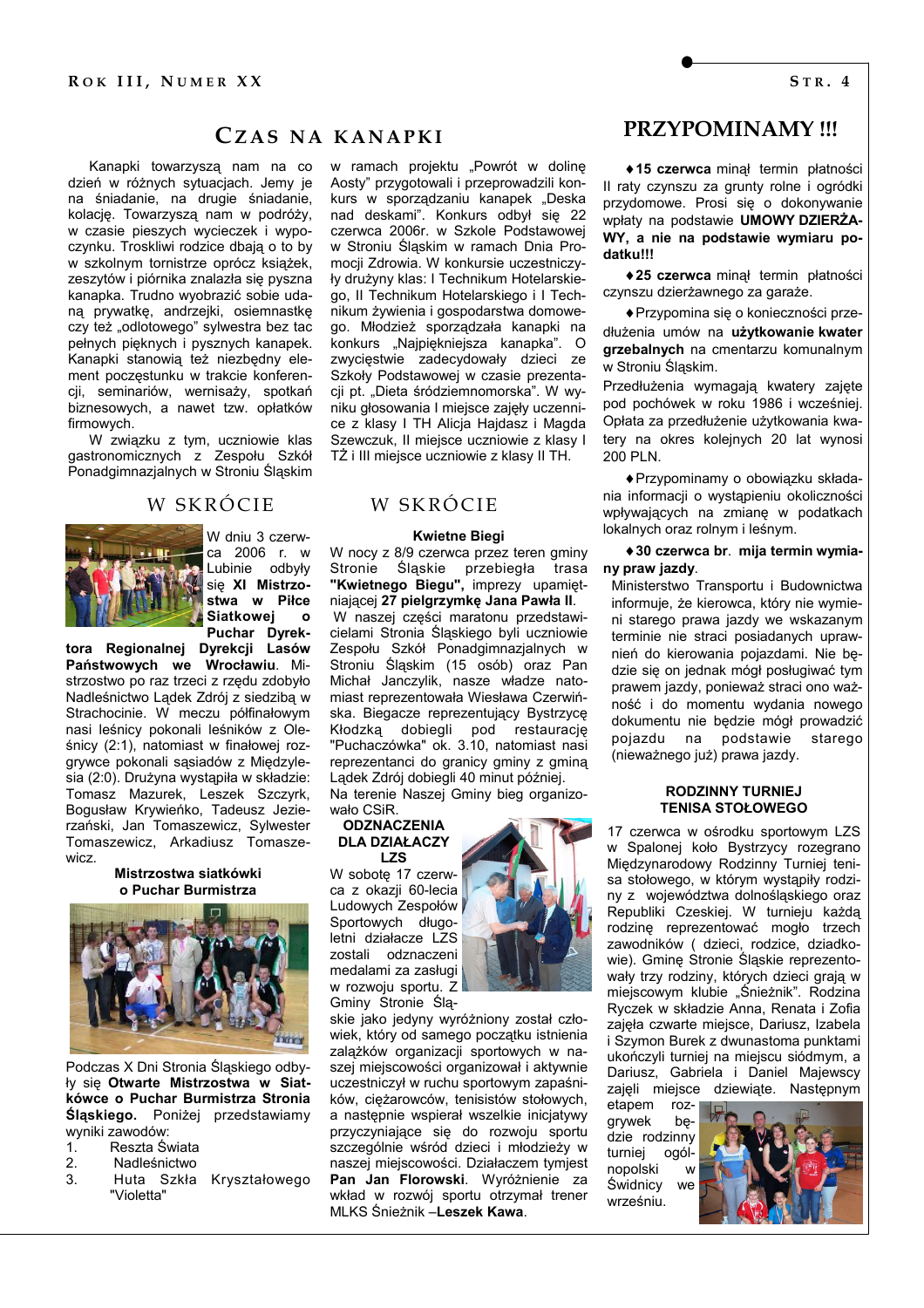## **RAID BOCIANA**



Dnia 1.06.2006 r. odbył się IV Śnieżnicki Rajd "Bocian Biały" połączony z obchodami Dnia Dziecka i Światowymi Dniami Ochrony Środowiska.

Rajd rozpoczął się tradycyjnie wyjściem poszczególnych klas wraz z opiekunami. Każda klasa zaopatrzona została w mapki i karty na wpisywanie zdobytych punktów.

Na trasie czekały na uczestników zadania do wykonania: układanie obrazka z części, wskazanie Stronia na mapie oraz wykazanie się sprawnością fizyczną - skoki, rzucanie do celu, kręcenie hula - hop.

Zdobyte punkty skrupulatnie zostały podsumowane przez organizatorów, a w tym czasie wszyscy uczestnicy raczyli się słodkościami oraz pieczona na ognisku kiełbasą. Przejściowy Puchar Šnieżnickiego Rajdu " Bocian Biały" zdobyła klasa II b w kategorii klas I - III oraz klasa VI b w kategorii klas IV - VI. Zwycięzcy otrzymali nagrody, a wszyscy uczestnicy rajdu dvplomy i pamiatki. Niestety w drodze powrotnej uczestnicy maszerowali w strugach deszczu. Mimo chłodu i mokrych butów wrócili zadowoleni i bogatsi o kolejne doświadczenia. Deszczowy koniec maja spowodował, że z tegorocznego rajdu zrezygnowali uczniowie z Bolesławowa, St. Gierałtowa, Starego Mesta (Czechy) i z Trzebieszowic. Mamy nadzieję, że w przyszłym roku pogoda będzie bardziej łaskawa i pozwoli nam się spotkać w większym gronie.

#### "MIASTA W RUCHU"

Pod powyższym tytułem w dniach 16 -18 czerwca br. odbyła się w Stroniu Śląskim trzydniowa impreza kulturalna i sportowa w ramach rozpoczętej współpracy tego miasta z czeskim partnerem w Ústí nad Orlicí w Górach Orlickich oraz obchodów X Dni Stronia Ślaskiego.



Już 16.06, w piątkowe, popołudnie doszło do sensacyjnego koncertu na szczycie Czarnej Góry, gdzie Grupa Artystyczna "Artufices" (chór i orkiestra) ze Stronia Śląskiego i Młodzieżowa Orkiestra Dęta Milosa Mayera z Czech, prócz własnego repertuaru, wykonały



wspólnie hymn Unii Europejskiej, czyli "Ode do radości". Tego samego dnia, wieczorem, w strońskim Parku Miejskim zaprezentowali się młodzi aktorzy "Teatru, Którego Być Nie Powinno" w spektaklu "Sposób", zrealizowanym w ramach projektu "Demokraci".

Następnego dnia, w sobotę, Park

## **JUBILEUSZ KSIĘDZA KRUSZYNKI**

17 czerwca 2006 r. ks. Stefan Witczak z rak Józefa Byrtusa, konsula generalnego Republiki Czeskiej, otrzvmał najważniejsze odznaczenie przyznawane obcokrajowcom przez rząd czeski - srebrny medal Jana

Masaryka. Uroczystości przewodniczył Ignacy Dec, który przywdział bp ks. S. Witczaka w szaty prałackie.

Wręczenie odznaczenia zbiegło się z 30

rocznicą posługi kapłańskiej oraz 25 rocznica objecia probostwa przez ks "Kruszynkę" w Starym Gierałtowie.

W tym dniu również odbyła się uroczystość bierzmowania, której dokonał bp Ignacy Dec.

Serdecznie gratulujemy ks. Stefanowi Witczakowi i życzymy kolejnych owocnych lat posługi kapłańskiej.

Miejski tętnił życiem przez dwanaście godzin, podczas których na scenie muszli koncertowej pojawiły się kapele podwórkowe z Polski i Czech, zespół "Waterloo" grający utwory "Abby", Agata Werner i wreszcie niezniszczalny Makumba z repertuarem tanecznym. Można było do syta się najeść, skosztować miodu pitnego, dowiedzieć się czegoś o Ústí nad Orlicí przy stoisku z materiałami promocyjnymi, dla dzieci natomiast ustawiono dmuchane zjeżdżalnie.

Jednocześnie w trakcie "Miast w Ruchu" odbywały się polsko-czeskie<br>zawody sportowe. W krytej pływalni Centrum Sportu i Rekreacji odbyły sie zawody pływackie z udziałem dzieci, młodzieży i dorosłych, natomiast hala sportowa gościła zapalonych siatkarzy. Zwycięzcy otrzymali z rąk burmistrza Zbigniewa Łopusiewicza pucharowe



trofea.

Niedziela była już dniem spokojniejszym. Znowu zobaczyliśmy kapele podwórkowe, na scenie pojawiły się gierałtowskie "Siekiereczki", a całości dopełnił występ Grupy Artystycznej<br>"Artufices" pod batutą maestro Filipa Bułacińskiego.

Całe przedsięwzięcie nie powiodłoby się, gdyby nie pomoc finansowa ze środków Unii Europejskiej, a jednocześnie w przypadku projektu teatralnego "Demokraci" wsparcia udzieliły FLMŚ z programu "Pracownia Umiejętności" oraz Starostwo Kłodzkie.

Projekt "Miasta w Ruchu" Stronie Śląskie - Ústí nad Orlicí 2006 współfinansowany jest przez Unie Europejska ze środków Europejskiego Funduszu Rozwoju Regionalnego w ramach programu "Interreg III A" Czechy - Polska.